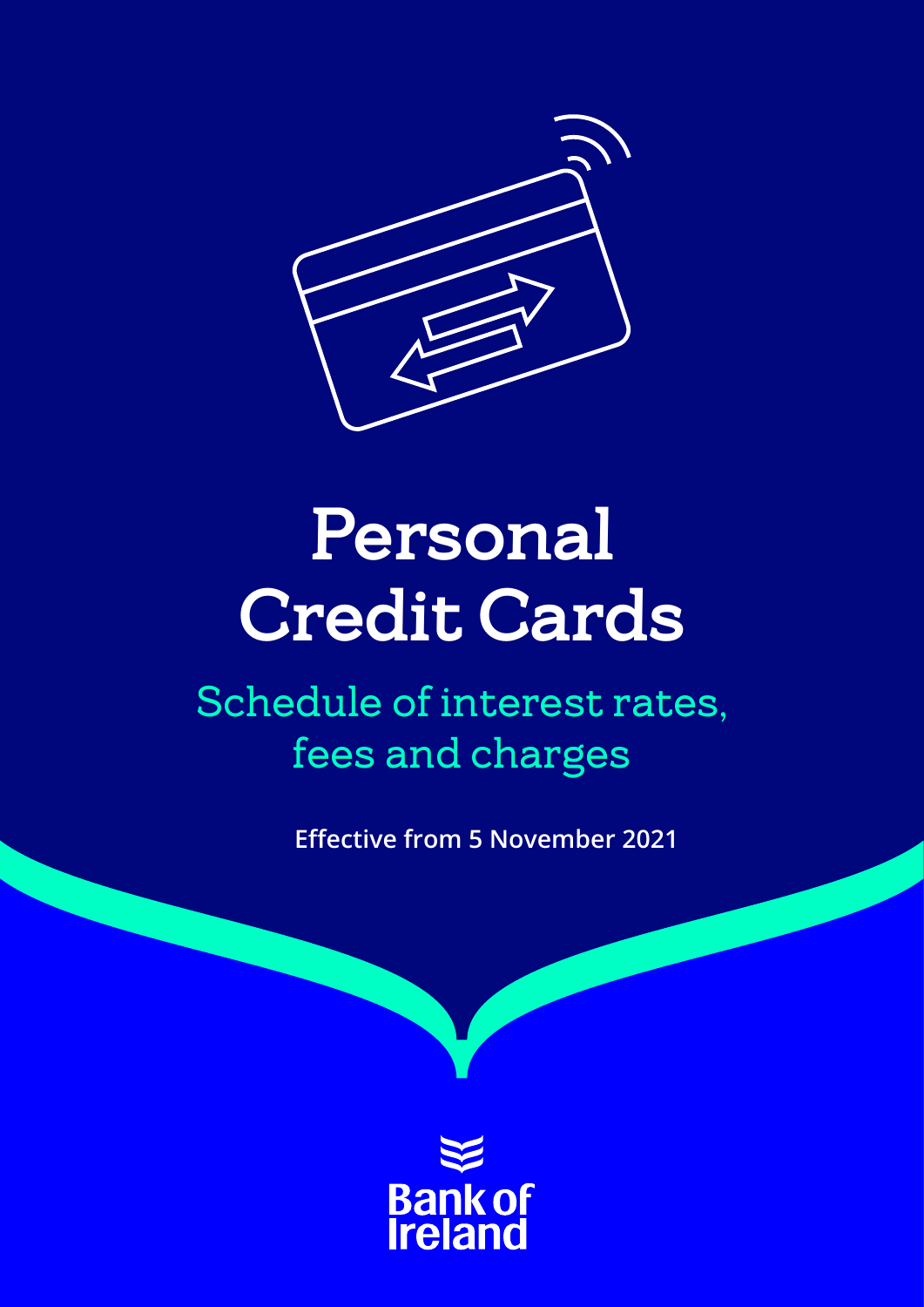This schedule provides details of the fees and charges, Government Stamp Duty and interest rates that apply to the operation of your personal credit card. We also recommend you read the personal credit card Terms and Conditions and related brochures for detailed information about the features and operation of your credit card(s). For more information on international payment charges please refer to the Schedule of International Transaction Charges. These documents can be found on our website [bankofireland.com](http://bankofireland.com). If you are a Student Credit Card cardholder please refer to the Student Credit Card terms and conditions for information on the fees and charges that apply to your card.

### Types of Fees, Charges and Rates

#### **Government Stamp Duty**

This is an annual fee charged by the Government for each credit card account you have. We will collect this fee from your credit card account at the beginning of April each year. If you have more than one credit card on an account, you will still only pay one annual fee for your account. For more details go to [revenue.ie](http://revenue.ie).

#### **Cross Border Handling Fee**

This is a fee we apply for every payment and cash withdrawal in a currency other than euro.

#### **Cash Advance Fee**

When you use the Credit Card or card details to receive cash or cash substitute (e.g. travellers cheques), the Bank applies a cash advance fee. No charge will apply if the account is in credit for the full amount of cash withdrawal.

#### **Non-euro Cash Advance Fees**

When you use the Credit Card or card details to receive cash or cash substitute (e.g. travellers cheques ) in a currency other than euro, the Bank applies both a cross border handling fee and a cash advance fee. If the account is in credit the Bank only applies a cross border handling fee.

#### **Non-euro Purchase Fee**

For a non-euro purchase the Bank applies a cross border handling fee.

#### **Late-payment Fee**

This fee is charged if you do not pay at least the minimum repayment by the due date.

#### **Over limit Fee**

The over limit fee is a fee that is charged when your account exceeds the approved credit limit.

#### **Account Fee**

Account fee is a fee applied to some credit cards on an annual or monthly basis.

#### **Annual percentage rate or APR**

This is the annual rate of interest charged on a credit card which includes all costs associated with the credit card over a year, such as the interest rate, Government stamp duty and any other fees applicable to the credit card.

#### **Variable rates**

The rates of interest which we will charge you (other than the Balance Transfer Rate) are variable. This means that we may change them.

#### **Interest**

Except where an interest free period referred to below applies, interest is charged from the date of the transaction if you do not pay your balance in full by the due date.

#### **Purchase Rate**

This is the annual rate of interest applied every time you use your card for a retail purchase.

#### **Cash Advance rate**

This is the annual rate of interest applied each time you use your card to withdraw funds from an ATM or to receive cash or a cash substitute.

#### **Introductory Rate on Purchases\***

This is a special fixed interest rate of 0% on purchases for first 6 months of account opening, i.e. the 6 month period starts from account opening date, not the date the card is first used to purchase. Introductory rate on purchases is only available for new credit card customers and is not available on Affinity cards.

#### **Interest Free Period**

The number of days (up to 56) for which you will not be charged interest on purchases, as long as you pay your bill in full by the due date. There is no interest-free period for cash advances, cash advance fees or cross-border handling fees, except with Affinity credit cards, or where the account is in credit for the full amount of cash withdrawal and related fees. Where no interest free period applies to cash advances, we will charge interest from the date the cash advance transaction is posted to the account.

\*New credit cardholders can choose from 0% fixed interest on purchases for first 6 months or 0% fixed interest on balance transfers for the first 7 months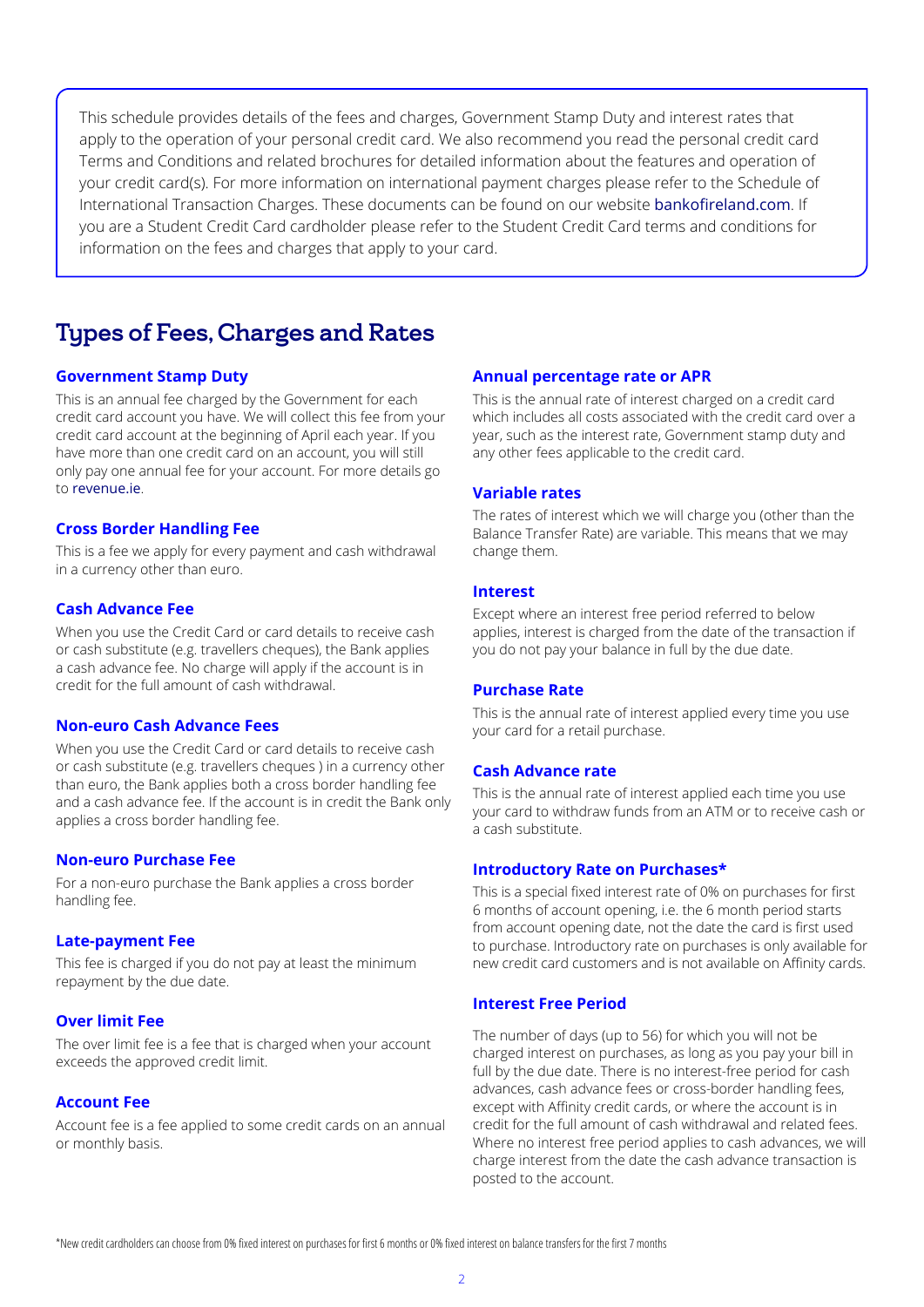# Rates, Fees and Charges\*

\*Interest rates, fees and charges are correct at the time of printing and are subject to change

#### Rates

|                                     | <b>Typical</b><br>variable APR |                  | <b>Variable Interest Rates</b> | <b>Fixed Interest Rates</b> |              |              |                                    |                                       |  |
|-------------------------------------|--------------------------------|------------------|--------------------------------|-----------------------------|--------------|--------------|------------------------------------|---------------------------------------|--|
|                                     |                                |                  | Cash<br><b>Advance</b>         | Instalment plan             |              |              |                                    | Introductory                          |  |
|                                     | <b>Purchases</b>               | <b>Purchases</b> |                                | 6<br>months                 | 12<br>months | 24<br>months | <b>Balance</b><br><b>Transfers</b> | <b>Rates on</b><br><b>Purchases</b>   |  |
| <b>Aer Credit</b><br>Card           | 26.6%                          | 16.12%           | 21.36%                         |                             | 6.7%         |              | 0% for first<br>7 months           | 0% for first<br><b>OR</b><br>6 months |  |
| <b>Classic</b>                      | 22.1%                          | 16.12%           | 21.36%                         | 6.7%                        |              |              | 0% for first<br>7 months           | 0% for first<br><b>OR</b><br>6 months |  |
| <b>Platinum</b>                     | 19.6%                          | 13.79%           | 19.89%                         | 6.7%                        |              |              | 0% for first<br>7 months           | 0% for first<br><b>OR</b><br>6 months |  |
| <b>Affinity</b>                     | 20.2%                          | 14.57%           | 18.33%                         | 6.7%                        |              |              | 2.9% for first<br>12 months        | N/A                                   |  |
| <b>Standard</b><br><b>Advantage</b> | 24.5%                          | 18.11%           | 21.36%                         | 6.7%                        |              | N/A          | N/A                                |                                       |  |
| Gold<br><b>Advantage</b>            | 22.2%                          | 16.21%           | 21.36%                         | 6.7%                        |              | N/A          | N/A                                |                                       |  |
| Personal                            | 25.7%                          | 19.10%           | 21.36%                         | 6.7%                        |              | N/A          | N/A                                |                                       |  |
| Clear                               | 19.9%                          | 14.35%           | 21.36%                         | 6.7%                        |              | N/A          | N/A                                |                                       |  |

Balance transfers and introductory rates on purchases apply to new customers only. Balance transfers may not be made from existing Bank of Ireland credit cards or from credit cards outside the Republic of Ireland or United Kingdom.

For Classic, Platinum & Aer Credit Card the balance transfer rate is available for a maximum period of seven months from the date of account opening. Customers who do not provide details of a balance to be transferred will automatically receive 0% fixed interest on purchases for a period of six months from the date of account opening.

After six months from the date of account opening 0% fixed interest on purchases reverts to the standard variable purchase rate applicable to your card and the standard variable purchase rate will apply to the balance outstanding at that time. After 7 months the fixed interest rate of 0% on balance transfers reverts to the standard variable purchase rate applicable to your card. For Affinity Credit Card, after 12 months the fixed interest rate of 2.9% on balance transfers reverts to the standard variable purchase rate applicable to your card. Rates currently applicable to Bank of Ireland personal credit cards are outlined in the table above.

Rates quoted are effective as at 5 November 2021 and are subject to change. Lending criteria and terms and conditions apply.

Representative example of Aer Credit Card purchase at standard interest rate of 16.12% variable. Typical Annual Percentage Rate (APR) of 26.6% variable including annual Government Stamp Duty of €30 and an Annual charge of €95.88 (this is made up of 12 monthly charges of €7.99). Assuming purchase of €3,000 repaid in equal instalments over a 12 month period. The total amount repayable by customer is €3,387.90 which includes initial purchase of €3,000 and a total cost of credit of €387.90.

Representative example of Classic Credit Card purchase at standard interest rate of 16.12% variable. Typical Annual Percentage Rate (APR) of 22.1% variable including annual Government Stamp Duty of €30. Assuming purchase of €1,500 repaid in equal instalments over a 12 month period. The total amount repayable by customer is €1661.01 which includes initial purchase of €1,500 and a total cost of credit of €161.01.

Representative example of Platinum credit card purchase at standard interest rate of 13.79% variable. Typical Annual Percentage Rate (APR) of 19.6% variable including annual Government Stamp Duty of €30 and an Annual Charge of €76.18. Assuming purchase of €5,000 repaid in equal instalments over a 12 month period. The total amount repayable by customer is €5,479.71 which includes initial purchase of €5,000 and a total cost of credit of €479.71.

Representative Example of Affinity credit card purchase at standard interest rate of 14.57% variable. Typical APR of 20.2% variable including annual Government Stamp Duty of €30. Assuming purchase of €1,500 repaid in equal instalments over a 12 month period. The total amount repayable by customer is €1,648.38 which includes initial purchase of €1,500 and a total cost of credit of €148.38.